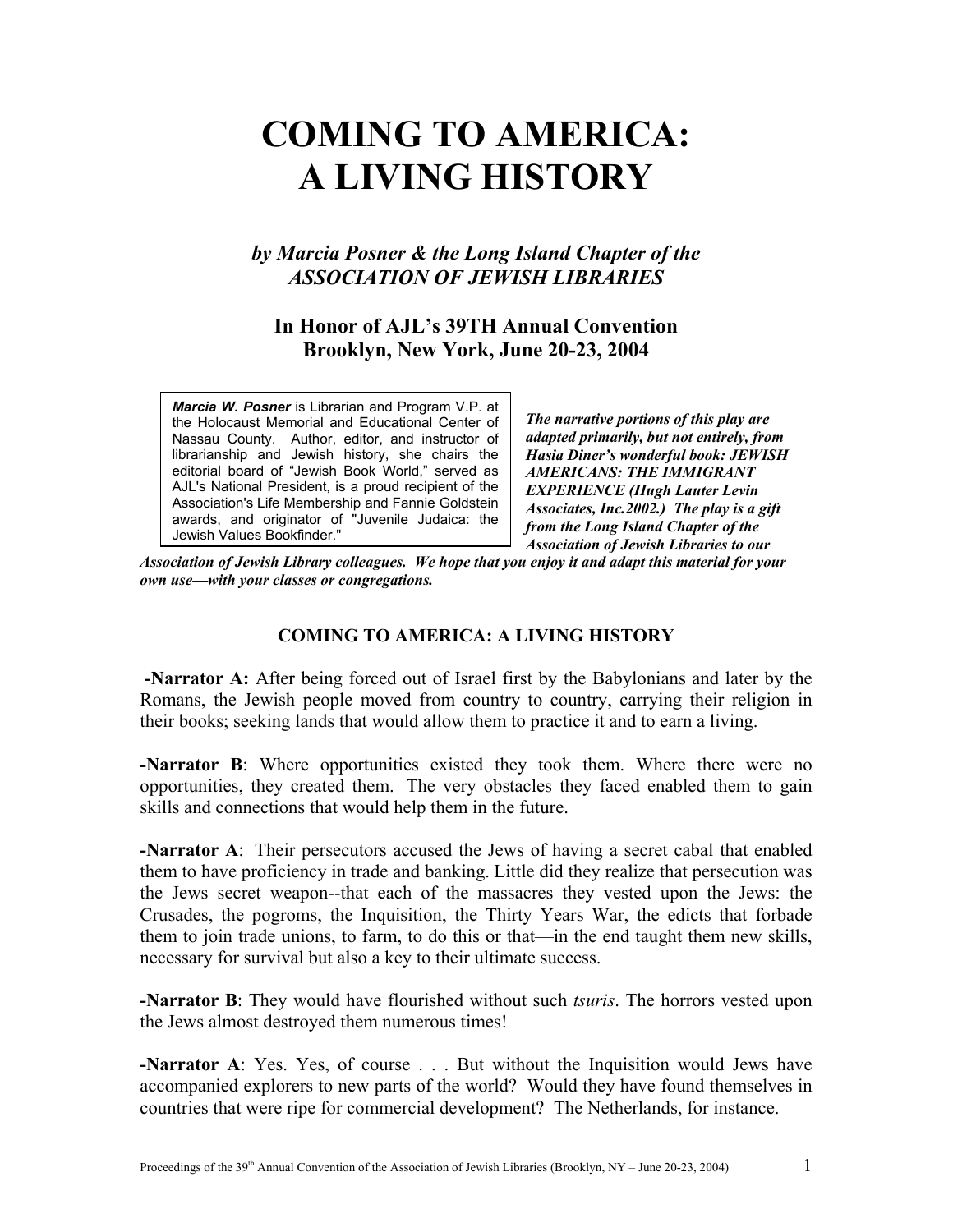## **Dramatization #1 – Fleeing the Inquisition**

**-Daughter Becky:** Father, it is too horrible! Don Aravanel and his family have been arrested. Someone reported seeing them light candles for the Sabbath!

**-Father**: Poor man. Poor family. With two little children! He thought he was protecting his family by converting to Christianity. What do you say, Wife?

**-Mothe**r: Husband, Jews are still being allowed to emigrate. I say we leave at once!

**-Father**: I am happy to hear you say that, as I have already arranged passage for us on a Portuguese ship bound for the Netherlands.

**-Becky**: You and Mother go with the little ones. I cannot go, Father. Ronaldo and I are deeply in love and plan to marry. We have already informed his mother, Donna Teresa. I will convert to Christianity and marry Ronaldo.

**-Father**: Ronaldo is coming with us. It is he who insisted on packing our silver Sabbath candlesticks and menorah in his own trunk. If it is inspected he will say that he intends to sell them in the Netherlands.

**-Ronaldo's Mother, Donna Teresa**, (enters and hugs each one) *Vaya con Dios.* This horror is not from El Padre, but from greedy evil men in league with El Diablo. Take good care of my son and tell my grandchildren that their *abuela*, Donna Teresa loves them.

**-Narrator A**: The Netherlands lacked natural resources. In the early 16th century it began to expand its navy, explore distant lands, conquer them and use their natural resources at home or in trade. It wanted to become a world power, like England.

**-Narrator B:** This was just when the Jews were arriving in the Netherlands, in 1593.

**-Narrator A**: Right! And within twenty years, Jews, who were experienced merchants, occupied a prominent place in the country's commerce--even to being among the early settlers of the Dutch territories in newly discovered America.

**-Narrator B**: By 1621, they joined in the organization of the Dutch West India Company. In fact, several Jews were Directors of the company. And others would take advantage of opportunities offered by the company.

## **Dramatization #2-Emigrating to Brazil**

**-Father:** I tell you, good wife, even though we have done well here in the Netherlands, an even larger opportunity awaits us in Brazil. It is an undeveloped country, yet many of our co-religionists, New Christians and Crypto Jews from Portugal, have settled there. Wherever we Dutch have defeated the Portuguese, former Jews have begun to live openly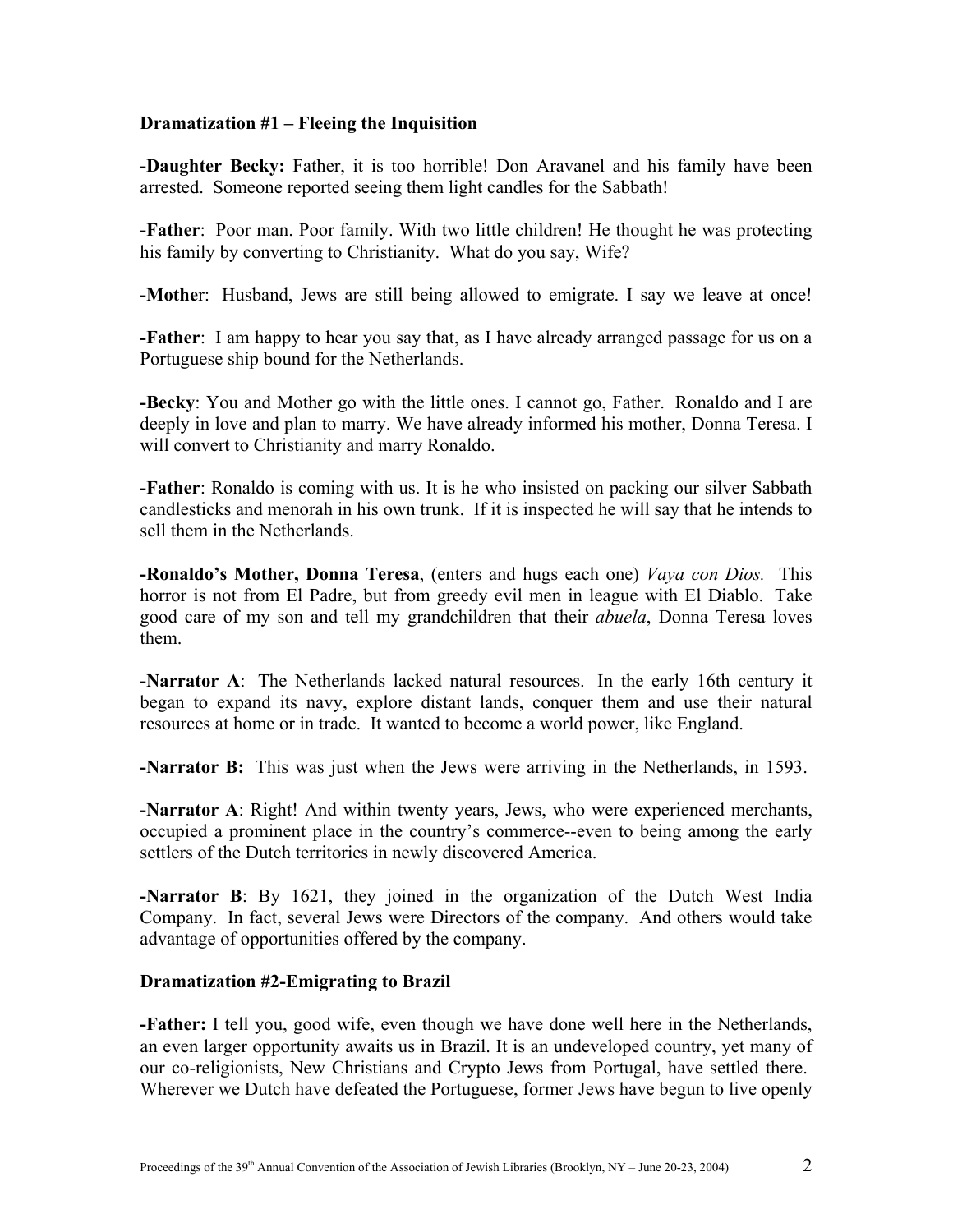as Jews. Ronaldo and Becky are eager to emigrate there, but we must go as a family.

**-Mother:** Would you take us into the mouth of the Inquisition again! Brazil is owned by Portugal and what guarantee do we have that the Dutch will prevail?

**-Father:** The Dutch West India Company is looking for 600 Jews to settle in Brazil. They would not send us into danger.

**-Narrator A:** But by 1654, the Portuguese had begun to liberate Brazil from the Dutch. As feared, the Jews were once again fleeing from the Inquisition. Some returned to Amsterdam. Some went to the Caribbean islands where they introduced the sugar industry.

**-Narrator B**: Some stayed in Recife, Brazil, where the laws against the Jews were revived. Before long the Jews were reduced to poverty. They needed a way out, but how, and where!

## **Dramatization # 3—Fleeing Recife**

**-Mother**: Husband! Never shall I listen to you again! Why did we not go back to Amsterdam like the others? So what if you had sold your business! Now we are penniless. No more boats are sailing to The Netherlands and we shall all die, including Becky and Ronaldo's baby. How will we be able to tell Donna Teresa ?

**-Father**: Hush wife. You are frightening the children. Several families, including us, have booked passage on the Sainte Caterina.

**-Mothe**r: Booked passage! Booked passage! Passage to where! To a deserted island! To live with the natives!

**-Father:** I don't know where we are going, but it will be safer than here. We have no choice. We must go.

**-Narrator A:** The Sainte Caterina discharged its 23 Brazilian passengers at the shore of a Dutch colony situated at the mouth of the Hudson River, where it meets the Atlantic. It happened to be the Dutch colony of New Amsterdam.

## **Dramatization # 4 – The Captain Demands Payment**

**-Captain:** Well if it is here that you are staying, I demand payment.

**-Father**: We have paid you some money, but not the sum you are demanding. It is far in excess of what we own.

**-Captain**: I will give you until tomorrow to pay up or I will have the lot of you jailed.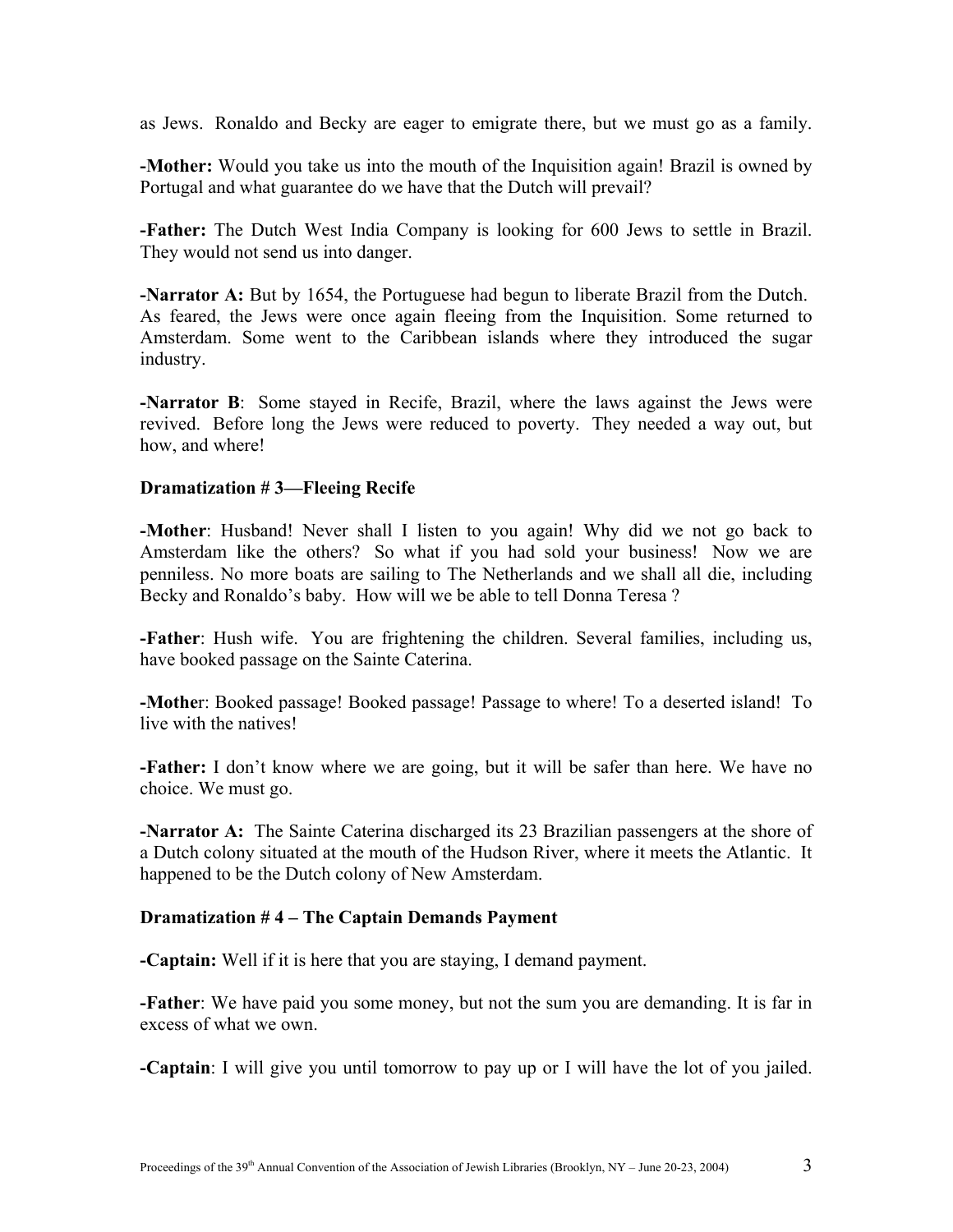**-Narrator A**: Some were jailed, held as security. Peter Stuyvesant, the governor of the colony seized the Jews meager remaining possessions and ordered them sold at auction. Still, the captain was not satisfied. A correspondence ensued between Stuyvesant and the Company.

## **Dramatization # 5**

**-Stuyvesant**: *To the Officers of the Dutch West India Company*: Meinheers: As governor of New Amsterdam, I hereby petition you for permission to expel the Hebraic community that has come among us uninvited, unwanted, and penurious. Should they remain among us as permanent residents, they would destroy the Christian character of the colony.

**-The Dutch West India Company**: *To Peter Stuyvesant*: Dear Governor Stuyvesant: The Jews are to stay if they wish. The colony will benefit from their expertise in trade; furthermore, many of their brethren are officers of this company.

**-Narrator A**: The Jews had arrived in New Amsterdam in 1654. Stuyvesant kept on trying new ways to discourage them from staying. But he didn't reckon with Asser Levy

## **Dramatization No. 6**

**-Asser Levy**: *To the Dutch West India Company:* Dear Sirs: I feel it only just that I petition the Company for various rights of citizenship of which your citizens of the Hebraic persuasion are now denied. They include: the right to stand watch, or to be relieved of the tax they we are obliged to pay for someone else to stand in our place; the right to obtain trade permits and to own real estate.

**-Narrator A:** These rights were granted, but Jews still could not open a retail shop or establish a synagogue-- for which rights Levy sued and achieved in 1657.

**-Narrator B**: When the English captured New Amsterdam in 1664 and renamed it New York, Levy—who felt he owed the Dutch no allegiance—swore to support the British Crown. In 1671, he became the first Jew to serve on an English jury in North America. Ironically, Peter Stuyvesant, was the first to be tried on misuse of office, but Levy voted to acquit him.

**-Narrator A**: Soon more Jews were arriving—*mohels* for circumcisions and *schochets* for kosher slaughtering, rabbis, teachers . . .But Jews weren't welcome in all the colonies.

**-Narrator B:** Connecticut and Massachusetts were strictly for Protestants for many years. Jews settled in Philadelphia, Newport, Savannah and Charleston—places of tolerance and commerce. They were involved in trade—shopkeepers, silversmiths, barrel makers, and vendors of goods needed for daily use.

**-Narrator A:** Some Jews showed up in remote outposts, like Albany, New York, where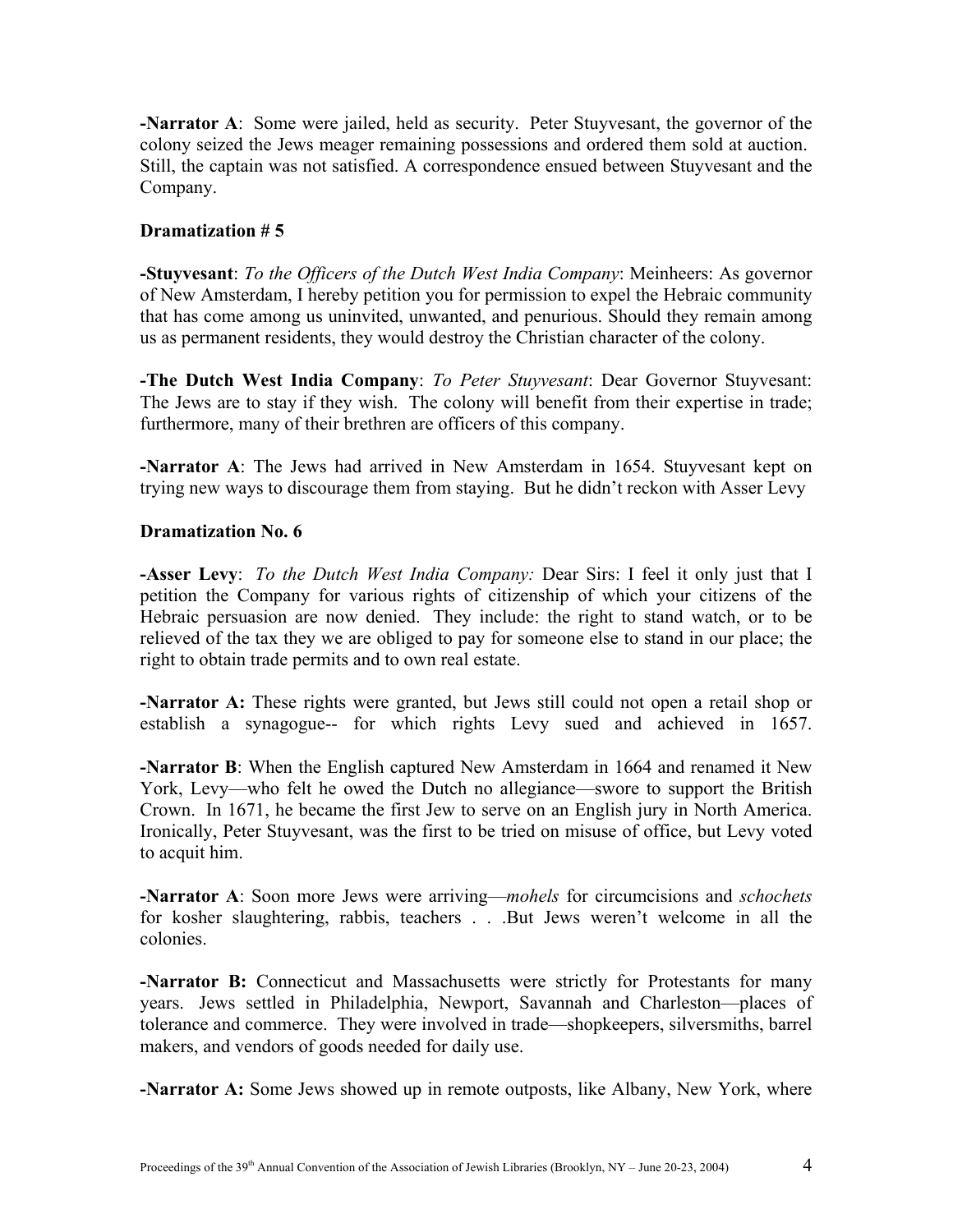they traded furs with Indians and supplied good to fur trappers. Some went to Georgia, Virginia and the Carolinas.

**-Narrator B:** Back in Portugal, in the early 18th century, even Catholics of Jewish origin were suspect; so in 1752, two Catholic converts: Duarte and Gabriel Lopez fled to Newport, Rhode Island.

## **Dramatic Presentation # 7**

**-Duarte:** Brother Gabriel, here in Newport we are free to live as Jews. I am changing my name from Duarte Lopez to Aaron Lopez, and will undergo circumcision as a way of affirming my return to the religion of my ancestors.

**-Gabriel**: I shall do the same, brother Aaron, and my name will be Moses Lopez. When our brother, Miguel, and his family arrive, they will surely follow our example.

**-Narrator A**: Aaron Lopez and his family thrived in America. He became one of Newport's most prosperous merchants as well as an active and committed Jew. He viewed America as a place where he was entitled to the same privileges as all other white men and he sought them assertively. Some acculturated Jews began to mix socially with Christians.

## **Dramatic Presentation #8**

**-ABIGAIL FRANKS**: I am Abigail Franks. I was born in London. When I moved to New York with my family, I met and married Jacob Franks, a successful merchant in 1715. Although we belong to Shearith Israel and taught our nine children Hebrew and the Jewish way of life, we socialize with non-Jews as well as Jews. Neither do I cover my head. I see no reason to call attention to myself as a Jew. Still, one of my daughters has gone too far. She has married a Gentile, and I am heartbroken. I refuse to meet him-EVER!

**-Narrator A:** On the eve of the American Revolution, about two thousand Jews lived in the British colonies of North America. By then, most were Ashkenazic, not Sephardic.

**-Narrator B**: The Ashkenazic emigration consisted of Jews from Poland and Germany. The 30 years war, allegedly a war between Catholicism and Protestantism, turned its fury upon the Jews, and 10,000 Jews were slaughtered.

**-Narrator A**: Polish and German Jews fled to Amsterdam and London. There they heard about the economic opportunities for young people willing to work in the New World. A number of them journeyed to America. Sephardic Jewish communities sponsored a group of émigrés who landed in Georgia.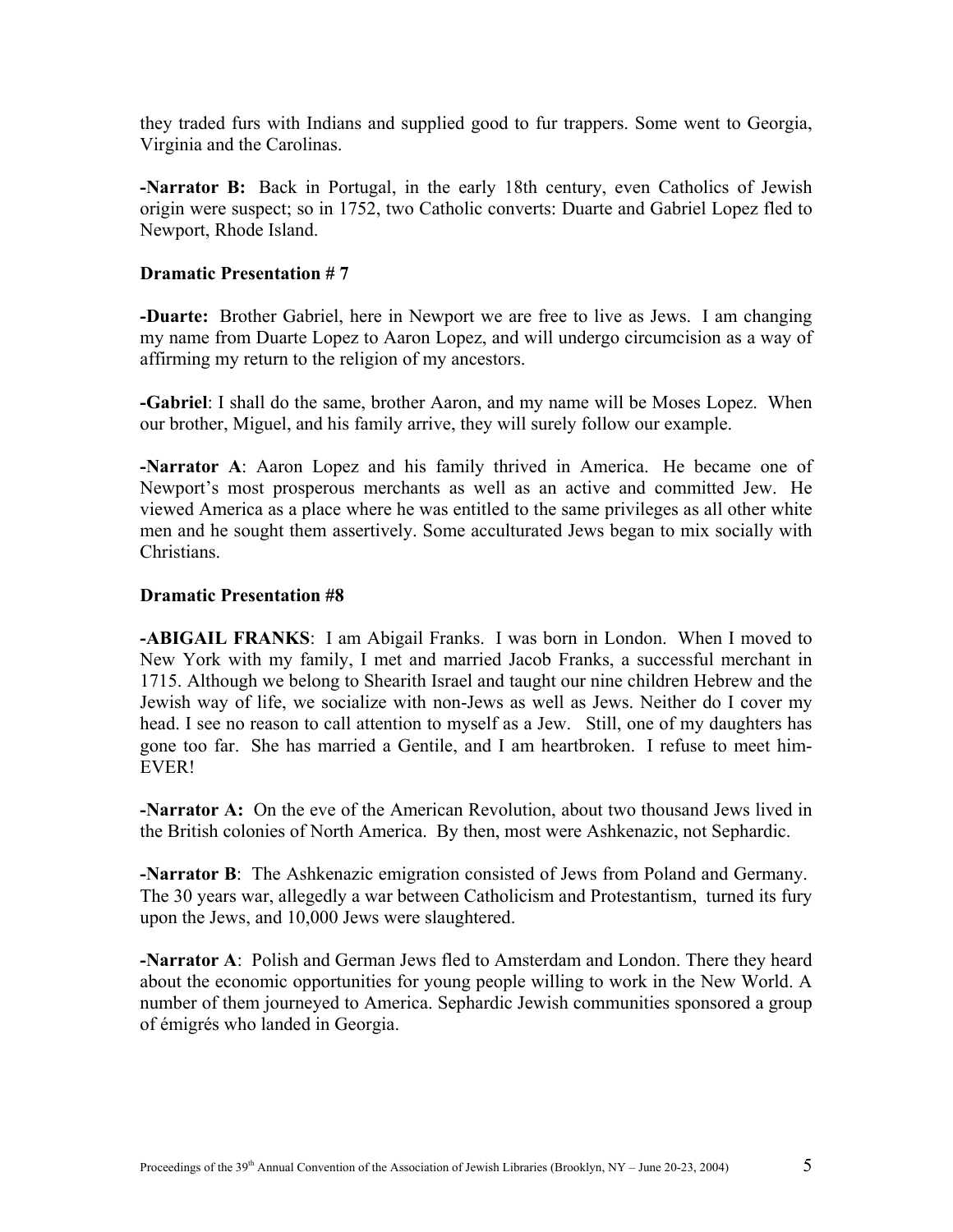**-Narrator B**: This brings us up to the period of the Revolution. Most Jews supported the Revolution. Few Jews in the colonies came from England, except for that brief sojourn as refugees. And Jewish colonists had their own complaints about the Mother Country.

## **Dramatic Dialogue # 9 – Merchants Complain Against England**

**-Jewish Merchant:** If England is going to limit where we are allowed to trade, we shouldn't stand for it. Let's join the army and fight against Britain!

**-Narrator A**: Jews were prominent in the Revolutionary Army. Haym Salomon and other Jewish brokers helped to obtain loans to finance it.

**-Narrator B:** After the Revolution, Jewish patriots who had fought in it felt that they had the right to continue to press for equal rights: the right to have their religious traditions protected, the right as citizens to hold government office, to participate in politics… and the right to swear allegiance on the Jewish Bible, rather than the New Testament.

**-Narrator A:** The Constitution's Bill of Rights is the most important guarantor of Jewish rights, and especially its first amendment and two important clauses: "Congress shall make no law respecting an establishment of religion, or prohibiting the free exercise thereof."

**-Narrator B**: A Jew named Moses Seixes wrote a letter to President George Washington and received from him an appreciative reply that reaffirmed the rights of Jewish citizens.

#### **Dramatization: George Washington's Letter (excerpted) MORRY--**

**All possess alike liberty of conscience and immunities of citizenship. . . The government of the United States, which gives to bigotry no sanction, to persecution no assistance, requires only that they who live under its protection, should demean themselves as good citizens, in giving it on all occasions their effectual support.** 

**-Narrator A**: By the first quarter of the nineteenth century, German emigration to the United States swelled.

## **Newspaper Article: Dramatization # 10**

**-Reporter 1**: Hey boss! Look at these figures. The United States is beginning to be flooded with Germans. Between 1827 and1828 more than 10,000 Germans landed in New York. But that was nothing! By the end of last year, 1847-- 50,000 more Germans arrived, and most of them Jews! What gives?

**-Editor**: Don't you read our paper? I wrote a big story on it last month. Bavaria limited the number of Jews who could marry. And they have other problems too. After so many centuries there is overpopulation, a shortage of land, and with the Industrial Revolution, unemployment.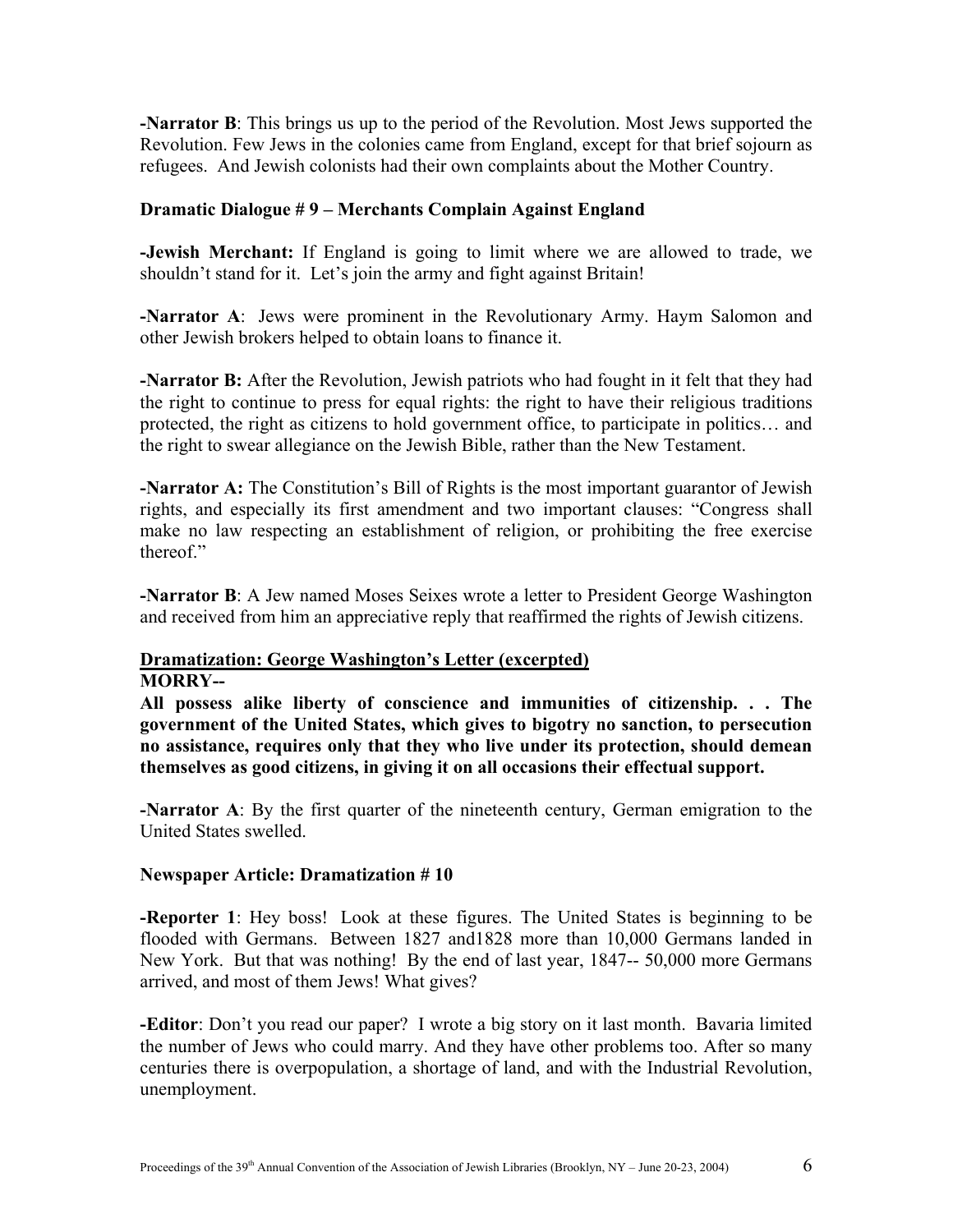**-Narrator A**: New methods of production have displaced the small farmers and artisans. People want to blame it on someone. So it is the Jews' fault, for a change.

**-Narrator B**: Then there is also revolutionary unrest. Thousands and thousands of Germans, not only Jews, have been driven from their homes. They come to America, the land of freedom and opportunity—they think.

## **Dramatization # 11-How to Make a Living**

**-Hannah:** Julius, we are penniless. What shall we do? I will try to find a job today. It is good we do not have children.

**-Julius:** Hannah, the woman who met us at the boat gave me a card with the name of a Jewish charity that helps new arrivals like us. She said that the New York Jewish community has many charities. I will visit one or more today. In the meantime, our neighbor has sent over *lochshun* for our supper*.* 

**-Narrator A:** Later that day, Julius came back with household goods, money for a month and supplies from a Jewish wholesaler whom he could pay back after he peddled the goods and earned some money.

**-Narrator B:** With little more than the clothing on their back, many turned to petty trading. With a pack on his back, or a covered wagon laden with trinkets and household goods, the Jewish peddler set out for the wilds, close behind the agricultural pioneer.

**-Narrator A:** He was often the sole contact between isolated settlers and the large town. He brought not only goods, but also news. The settler came to depend on this wandering Jewish peddler, welcoming his visits with warmth and friendship.

**-Narrator B:** As the settlements grew bigger, the peddler stopped roving and established a little depot in the midst of a growing village.

#### **Dramatization #12- Dear Hannah**

#### **Julius**-My dearest wife,

I have found here a little house. Many of my customers are helping me to buy it so that I stay here. In front we can make a store. I will allow them credit on future purchases so as to pay them back. Enclosed is money to buy a ticket. Pack what household goods and clothing you need, and join me here in Kansas. With a steady income and home, with God's help we maybe can at last start our family.

Your faithful husband, **Julius** 

**-Narrator A:** Trade and settlement monopolized the energies of this new generation of immigrants. They settled in every new town that sprang up between 1820 and 1860.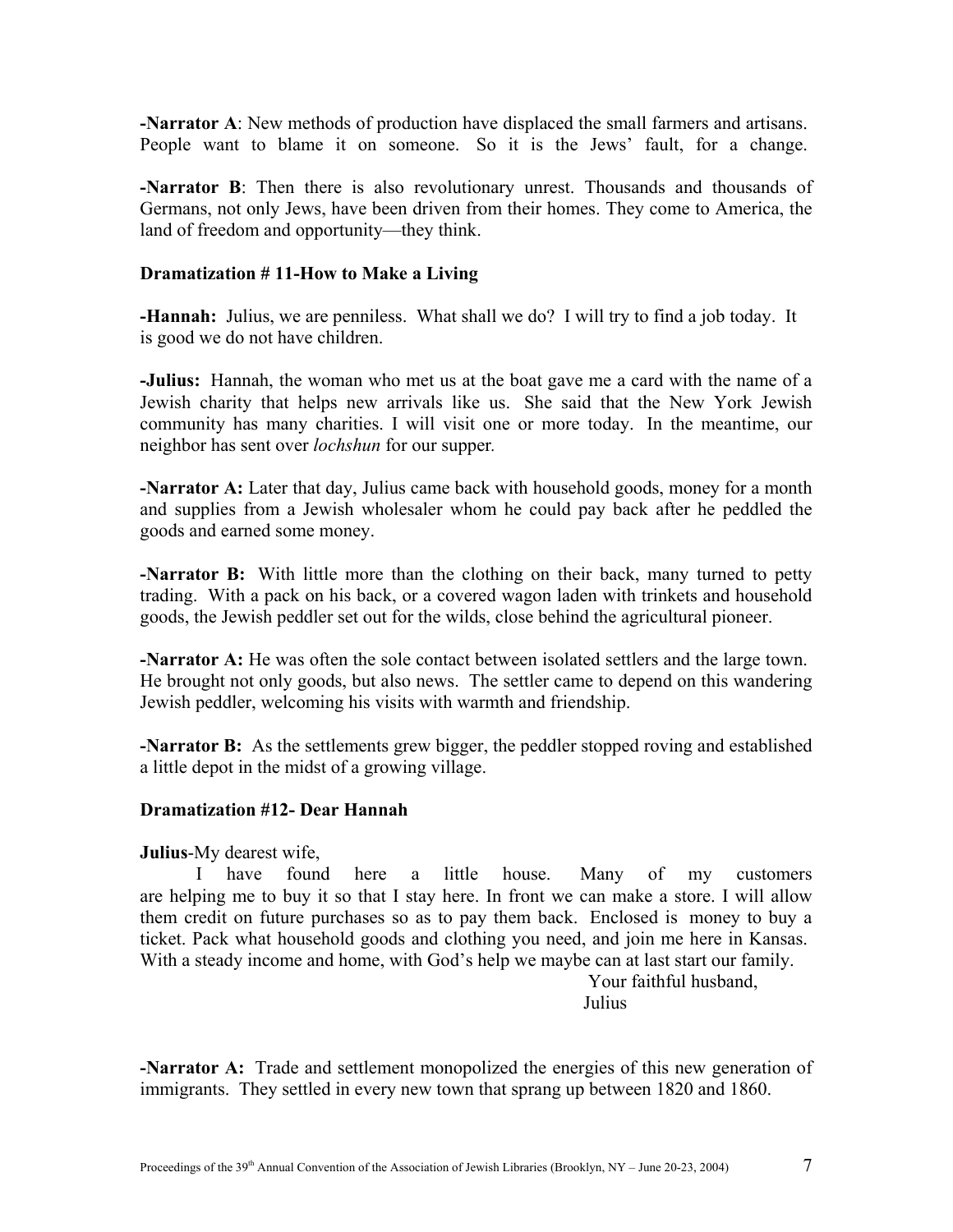**-Narrator B:** Then came the Gold Rush in California in the 1850s. Jews rushed to the area. Congregations soon sprang up in the mining camps as well as in the cities. A steady stream of young Jewish men from Poland headed for the Pacific coast.

**-Narrator A**: The unpredictability of gold mining and a growing demand for supplies encouraged many Jewish "59ers" to establish small businesses in towns and mining camps throughout the West, including in Colorado.

**-Narrator B**: The largest community was in San Francisco, California, where a new Jewish middle class established itself within a few decades, a variety of Jewish houses of worship were established, and Jews even entered politics.

 **-Narrator A:** By the 1860s Jews had a new problem. The Civil War! Some lived in the South and some in the North. Some in the East and some in the West. They didn't agree on issues of slavery. In the Civil War they split into two factions and fought with armies on both sides. Even though by then Jews had divided into various forms of religious identity, two things happened that caused them to raise their voices as one.

## **Dramatization # 13**

**-Bertha:** Noah! Have you read about that anti-Semitic General Grant! He has called for the expulsion of all Jews from the region under his command.

**-Noah**: Have I read it! Why every Jew in America has read it in one Jewish paper or another. What is just as bad is Congress decreeing that only Christian ministers can be commissioned in the Union Army!

**-Bertha:** So what's going to happen?

**-Noah**: Every congregation in America is protesting to Congress that this is un-American! Against the American Constitution! The Delegates of American Israelites made a formal complaint to Congress. And President Lincoln is rescinding Grant's command. After all, 7000 Jewish soldiers are in the Union army and 3000 in the Confederate army.

**-Bertha**: Which reminds me--Noah, do you want to see something funny? Celia Morganthau just showed me a photograph of her cousin Maurice and other solidiers who are in the Union army that is now in Albany, Georgia, and guess what! They are surrounded by their Southern female relatives!

**-Noah**: Funny indeed! Their husbands might be in the Confederate Army. I hope none of us manage to wound or kill the other.

**-Narrator A:** After 1870, Jewish immigration to America became predominantly Eastern European. Eastern European society was coming apart at this time. The old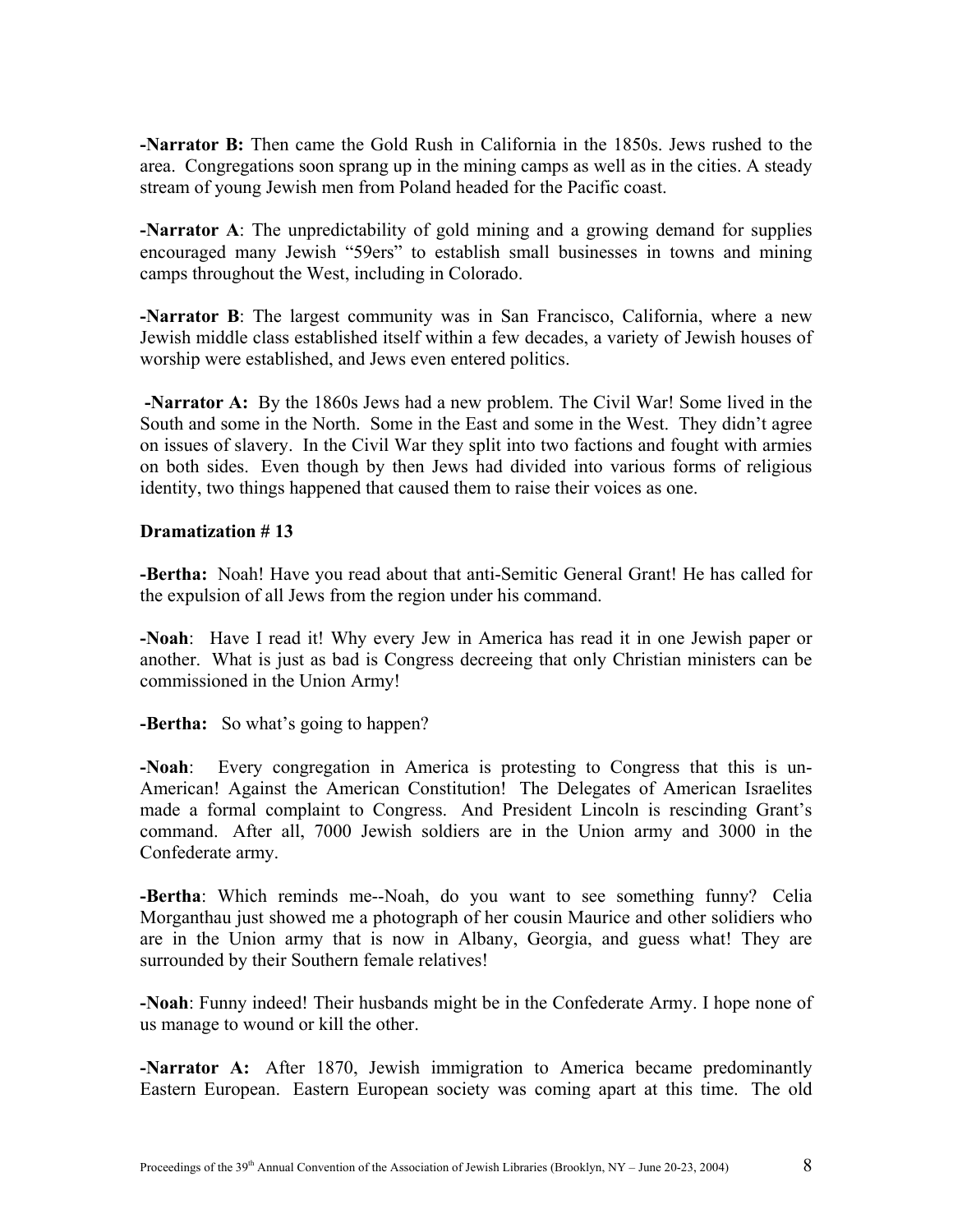feudal way of life was dying. Squires, priests, and guildsmen could not hold their own against the powerful new social orders and against modern technology.

**-Narrator B:** Large-scale land ownership squeezed out not only the peasants but also the Jewish middlemen. Modern manufacturing destroyed the artisan. The masses in the Jewish villages of the Pale, where they were confined, struggled harder and harder each year to eke out a living. But here in America, times were hard also.

## **Dramatization # 14 – It's Hard to Be a Jew in 19TH Century Russia**

**-Itzig:** Tsili, It's no use. Again nobody bought anything. Nobody traded. The marketplace is empty.

**-Tsili:** And the baby is sick. Not enough food. Soreh-Leah's son was snatched for the Czar's army. Itzig, I cannot comfort her. She will never see him again.

**-Itzig:** When things get this bad I worry about pogroms. When the peasants are starving, the Czar's Cossacks whip up a pogrom to take the peasants' minds off their misery. They are starving too.

**-Tsili:** I've had enough, Itzig. I have a customer for our horse and wagon. It will bring enough to buy us tickets to America, the "goldene medina," the golden land.

**-Narrator A:** The Jews of Russia left in droves – for Western Europe, England, South America, South Africa, Palestine, and above all, the United States.

**-Narrator B:** These newcomers shook up the old communities, built new ones, and changed the nature of American Jewry. By 1880 the Jewish population had increased to a quarter of a million.

**-Narrator A:** The impact made by the arrival of Eastern Jewry in America was tremendous. The Eastern Jews, were first frowned upon by their German co-religionists for being uncouth, loud and different. In the small villages from where they came, life crept along. In America, they had to get used to the pace and efficiency of the factory and the marketplace.

**-Narrator B:** Unlike the German Jews, they clung to their traditional Orthodox way of life and brought a strong measure of Old World Judaism to the New World. 65% settled in cities, industry being a magnet attracting them. The rest dispersed inland, some moving to small towns, others into the country to farm.

**-Narrator A:** American Jews were sensitive to the stereotype of Jews as urban dwellers, primarily interested in peddling and mercantilism. To counteract this stereotype, Baron Maurice de Hirsch decided to help large groups of Russian Jews escape the pogroms of Russia and settle on the pampas of Argentina, Canada and the United States where the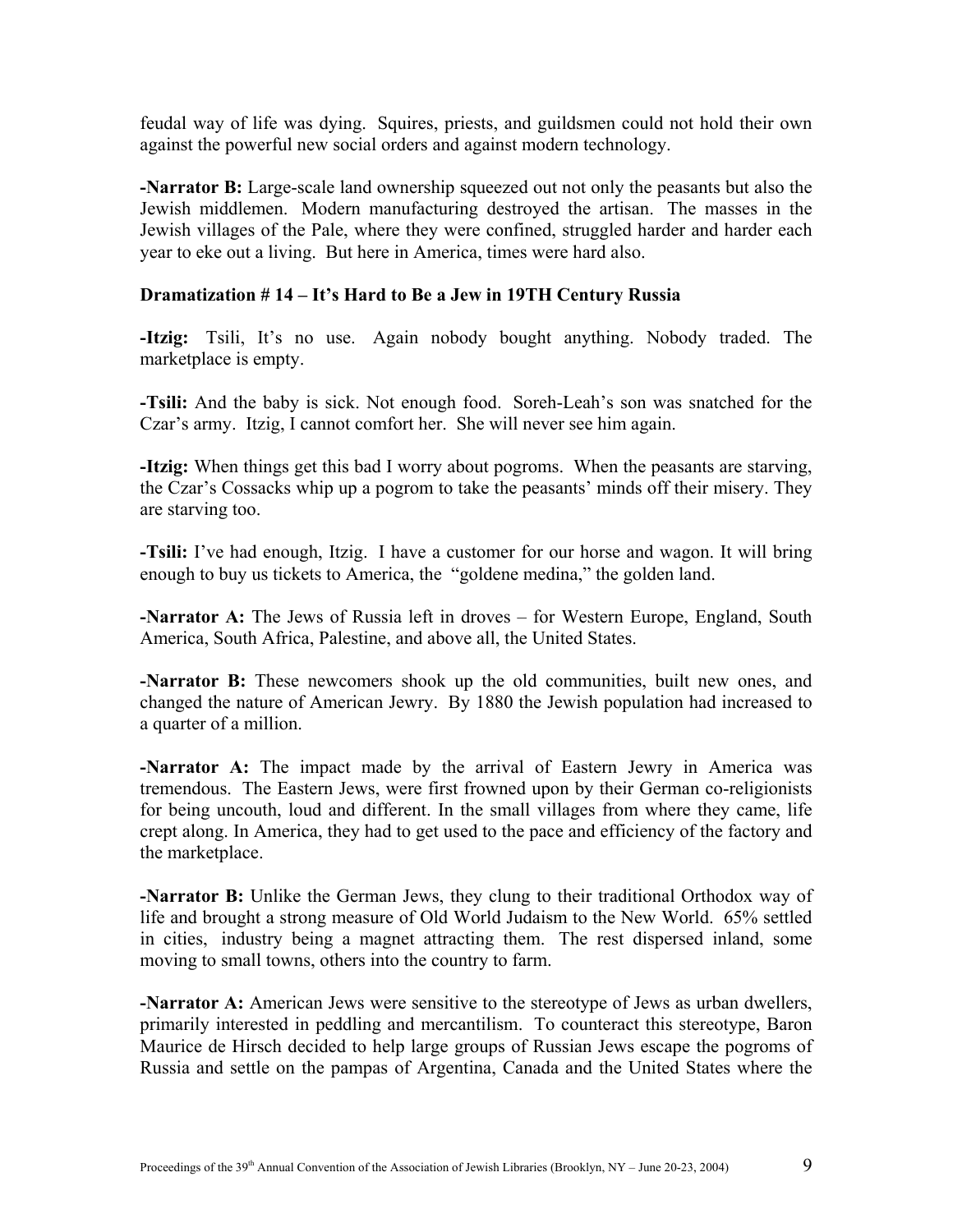newly created Jewish Agricultural Society had purchased land. American Jews also took advantage of the offer of farm land.

## **Dramatization # 15**

-**David**: Regina you are forgetting that Jewish women don't mix with the *Gentiles*, and don't leave off their *sheitel* to wear a fancy hat.

*-***Regina:** But David, the ladies see my hat and want one just like it. While you are at the *shul, davening*, I am making hats and pretty dresses for the ladies and they are paying good money.

**-David**: I have made up my mind. You are not as pious as before! We are emigrating to New Jersey to one of Baron de Hirsch's farms.

-**Regina**: How can we emigrate? We live in Yonkers!

**-Narrator A**: Parts of New York City became a super *shtetl*—the dynamic life of the sidewalks, the carts and peddlers crowding the streets, the signs in both Yiddish and English.

**-Narrator B:** New York became an endless workroom where hundreds of thousands were forever laboring. Once again, established Jewish wholesalers outfitted the new immigrants with merchandise that they gave free of interest. The new immigrants learned from other Jewish peddlers how to say a few phrases in English relevant to the merchandise they were selling.

#### **Dramatic Narration # 16**

**-Yetta**: Nu, Heshy, so how was the business today?

**-Heshy:** Yetta your *lanzman*, Benny, should grow like an onion with his head in the ground.

**-Yetta:** So what's the problem?

**-Heshy:** The shoes and laces he gave me to sell—well the shoes were all for the same foot, and the shoelaces had no points and couldn't fit through holes. If that's his *chesed*, better I should deal with *goyim*.

**-Yetta:** *Sha*, Heshy, *sha*. Tonight you'll have a nice *kugel*… you'll rest… Don't let the *kinder* hear you should complain about their uncle Benny. And don't worry about paying the landlord. I made for the *kinder* beds under the kitchen table— -- and in their room, now we have a boarder, Mr. Teitlebaum. For his "food"-- he will teach the *kinder* their *alef-beis* and for his "bed" -- he will pay part of the rent.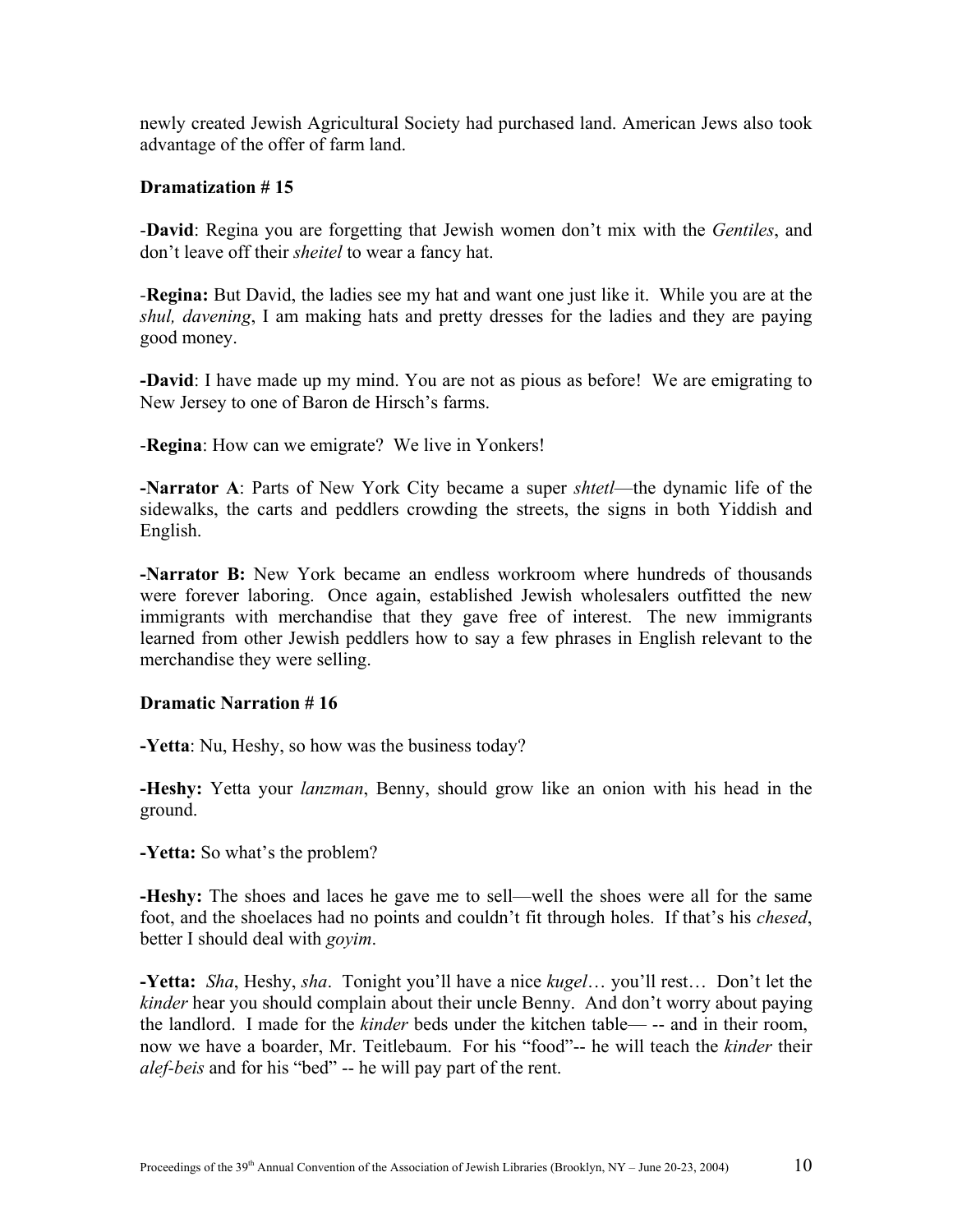And Heshy, tomorrow you will go to Shmuel. I heard that he is an honest man. After all, in Riga, everyone *knew* Benny was a horse thief! So is it a surprise that in America he cheats poor peddlers? Leave Benny to God to punish and for you Heshy, *Got vel helfen*.

**-Heshy:** Yetta vel *helfen*. You are a woman higher than rubies.

**-Narrator A:** And it was true, that among the Eastern European immigrants, their wives often sold shoelaces, buttons, and pins and needles from their babies' buggies. Some sold fish from pushcarts lined with ice, and others, drygoods . . .

**-Narrator B:** And don't forget the sweatshops where men and women toiled long hours under terrible conditions to earn a living. And the old clothes peddler: -- *I Cash Clothes*. *I Cash Clothes.* -- the song of the streets. Children worked too, selling newspapers and shopping bags, and shining shoes.

**-Narrator A:** Or the piecework at home. Tend the baby, wash and iron the children's school clothes, cook the family meal and work non-stop on the sewing machine.

**-Narrator B:** So this is the east coast of America in the 19th century. In America's heartland, what the German Jews had accomplished in the West, was being repeated by Eastern European Jews at the turn of the century.

## **Dramatization # 17**

**-Sophie:** Jake, we have saved up some money and I think it is time to stop traveling from town to town. Here the people are nice to us and seem happy with what we sell. They pay without cheating. Why don't we look for a little shop here? We can live behind the stores or upstairs.

**-Jake:** Maybe, maybe. But here there are no other Jews, no synagogue, no one to supply us with goods.

**-Sophie:** My brother has promised to make the trip to supply us. And if you take him as a partner, he will help pay for the shop.

**-Jake:** And live with us, with that fat wife of his and children with their noses running all the time**.** 

**-Sophie:** Jules. Stop talking *lashon harah*. My brother has made a pretty penny in the glass business in New Jersey, but he wants to move to the country to be with me. After all, we are the only family we have in the New World. He will buy his own house, and maybe even start a glass business here.

**-Jake:** O.K. already. Let's look for a house. Soon more *mishpocha* will find their way here and we'll have enough for a *minyan*. What will the *goyim* say to a synagogue in a town full of churches?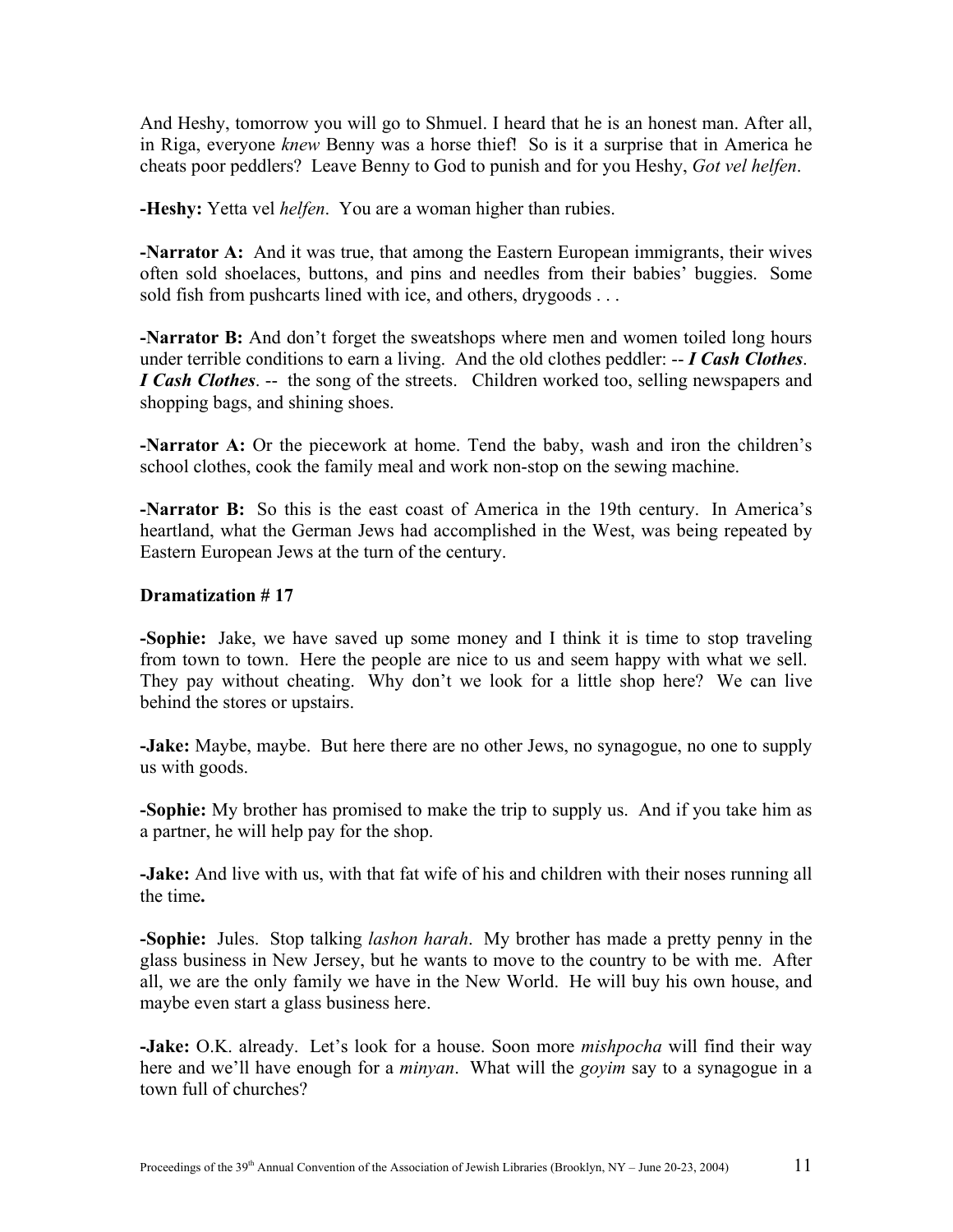**-Sophie:** If we are honest people and helpful to the town, they will say "welcome," I am sure.

**-Jake:** From your mouth to God's ears.

**-Sophie:** So park the wagon in the inn's stables and let's inquire about a shop.

**-Narrator A:** Previously, because of the Industrial Revolution, there had been a great need for manpower, but between 1870 and 1924, immigration to the United States was cut sharply by Congress. Still, in the next fifty years, three million more Jews arrived in America, desperate Jews fleeing from Eastern Europe.

**-Narrator B:** And what an effect they had on labor !

#### **Dramatization # 18**

**-Boris**: Some "Goldene medina!" The bosses are getting rich on our backs. We have to organize! They can't get away with murder!

**-Herman**: And what about the rabbis!

**-Boris**: So what's with the rabbis? They don't bother us.

**-Herman:** They are big bosses too. "Don't do this. . You can't do that. . . This is forbidden. . . Only this way is allowed." The rabbis made us different from other people. I say down with religion! Socialism is the new religion!

**-Boris**: Remember our Bund in Europe? We will organize the needle industry here in America. But we will call it a new name. We will call it a UNION! We UNIONIZE in America.

**-Narrator A:** And the women, what about the women labor organizers!

**-Narrator B**: The International Ladies Garment Workers Union hired Pauline Newman as an organizer. She organized the first industry-wide strike in the women's garment industry, beginning in her shop.

**-Narrator A**: Don't forget the other women prominent in the labor movement—like Rose Schneiderman, Bessie Abramowitz, and Rose Pesotta.

**-Narrator B:** Despite the improvements gained by the ILGWU and the Amalgamated, the men's union, conditions were still horrible and the fire in the Triangle Waist factory was the result.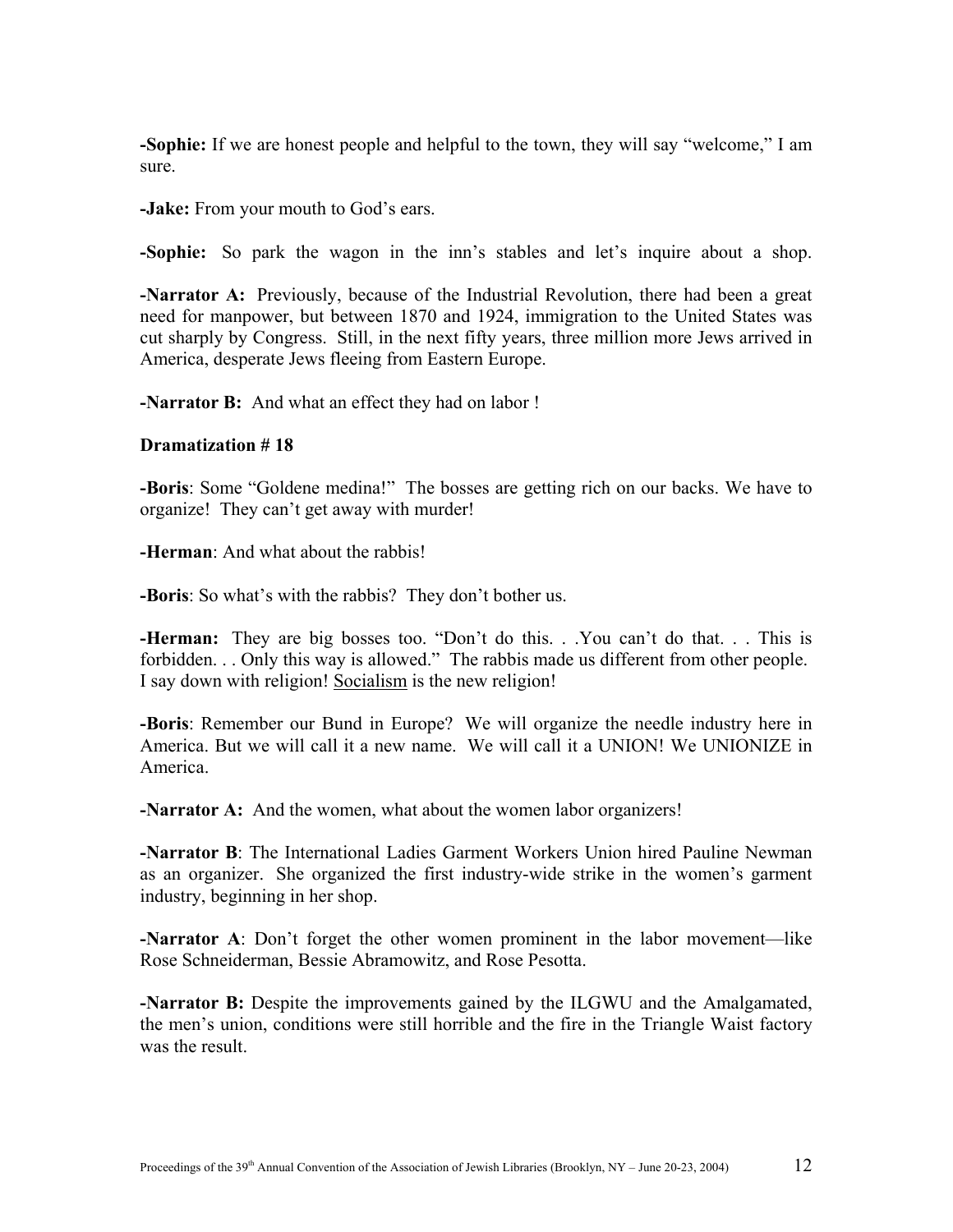#### **Dramatization # 19**

-**Triangle Fire Survivor**: It was horrible. We couldn't breathe. Everyone was screaming. I hear those screams to this day. I was screaming too. The flames were getting closer. It was burning hot. The doors were locked. Girls were jumping out the windows, but one of the bosses, I saw him go up a stairway. I followed him to the roof. That is why I am here today.

**-Narrator A**: Around this time the American Progressive Party was demanding that the state improve working conditions for workers and the poor. Most of the Progressives were Protestants, but a substantial number were Jews.

**-Narrator B:** The Jews' sense of responsibility toward other Jews shaped their political participation, especially in New York, where the majority of Eastern European Jews settled. Here they found work in a wide variety of retail enterprises, and especially in the garment industry, using skills brought from Europe.

**-Narrator A**: They established their own unions and workers' organizations such as the Arbeiter Ring or Workman's Circle. They created resorts and summer camps for their leisure time. They created orphanages, old age homes, day nurseries, medical clinics and other social service agencies

**-Narrator B:** . . .And developed a rich social and cultural life-- clubs, the lectures, the theatre . . .

**-Narrator A**: After Russia banned the Yiddish theatre, Sara and Jacob Adler emigrated to America. They helped make America, and New York, in particular, the heart and soul of Yiddish theatre.

## **Dramatization # 20- THE FAMOUS ADLERS—ACTORS**

**-Sara Adler:** Jacob, have you heard! The government has banned Yiddish theatre as subversive. We must go to America!

**Jacob Adler**: I know you are right, darling, but in America we have no actors, no actresses. Will our troupe go with us?

**-Sara**: Don't you worry. In *time*, we'll make our *own* troupe. WE'LL HAVE A FLOCK OF LITTLE OH—BY-- GOLLIES—AND WE'LL PUT THEM IN THE FOLLIES!!!!! (sings)

**-Narrator A**: And so they did. Sara and Jacob had five children, all of whom became significant players in Yiddish theatre. The Yiddish theatre was not only famous for its original plays, both comedies, musicals and dramas, but also for interpreting classic works of drama, including a Yiddish Hamlet set in Russia.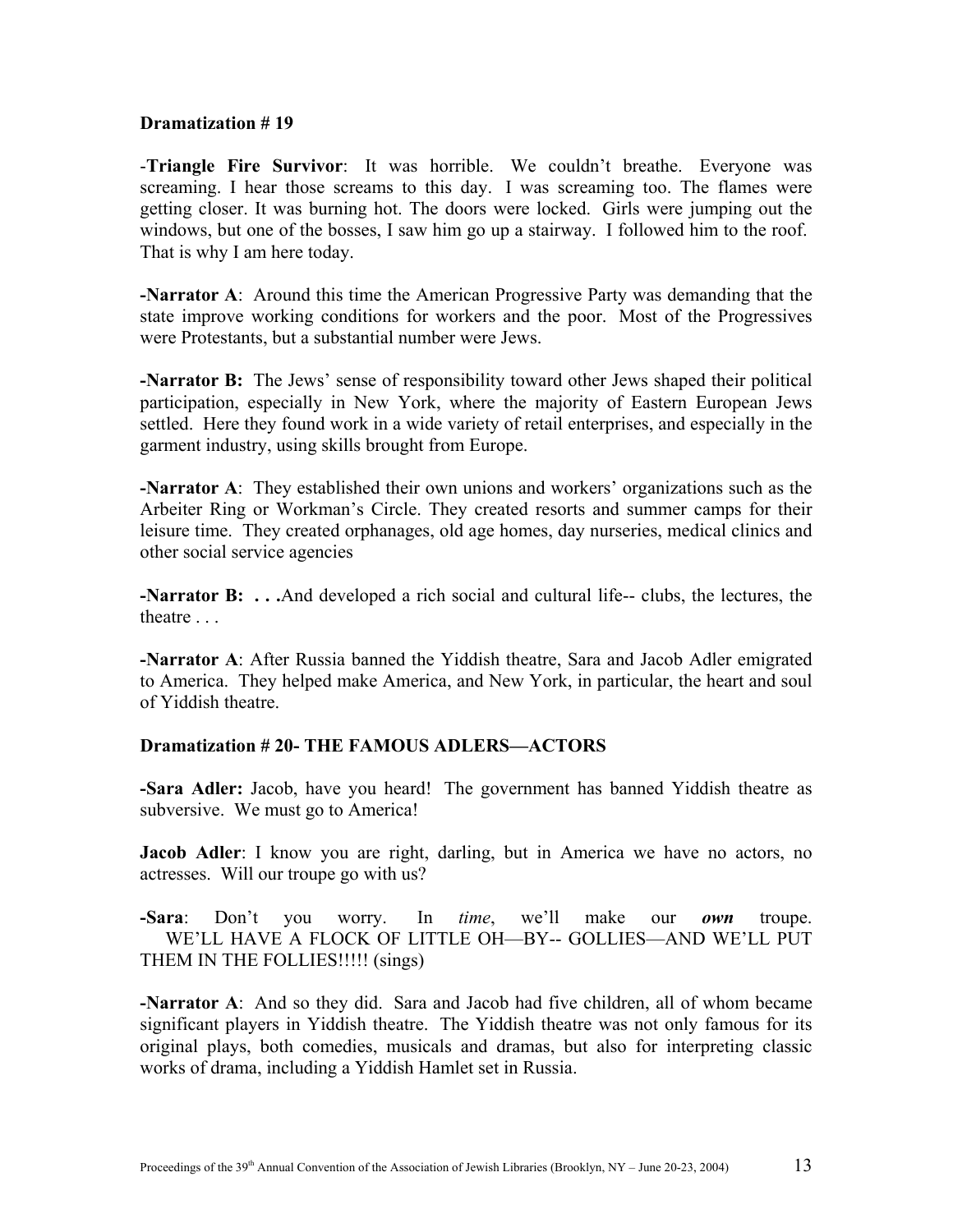**-Narrator B**: In the years to follow, many other children of East European Jews would become prominent figures in American popular culture—Eddie Cantor, Sophie Tucker, Al Jolson, Fannie Brice, Molly Picon, George and Ira Gershwin, Aaron Copland, Georgie Jessel, Benny Goodman. . .And in later years there would be a new generation of Jewish comedians, singers, actors, directors, and writers.

**-Narrator A**: Was it the theatre that helped the immigrant East Europeans Jews acculturate?

**-Narrator B:** It was the Yiddish newspapers, really, especially *The Forverts*, later published in English as *The Forward*. Abe Cahan, the editor, even told the immigrants what cutlery to use and how to set a table. Its Bintel Brief was another attraction. In these letters, readers could confide their most intimate troubles and get advice. . .

#### **Dramatization # 21—The Forverts**

**-Rosie**: Oy…Did you read in today's Bintel Brief about that nogoodnick husband who already had another wife when his poor wife from Bratislava arrived with their five children?

**-Fagie**: Such a *shanda*! It is unbelievable the letters that come into the Forverts. They are more dramatic than Singer's stories, although I like them too. So what was the husband's excuse?

**-Rosie**: He said after work he likes to relax. He met her at the dance hall and they married. How should he know that his wife would save enough money to make the crossing? A plague on him!

**-Narrator A**: The long established Jews who had begun to blend in with the Christian population were made uncomfortable by these numerous, brash newcomers whom they considered beneath them and who, they were afraid would incur anti-Semitism.

**-Narrator B**: Unfortunately, they were correct. The increasing number of Jews in the United States did make Christians worry about the destruction of American institutions.

**-Narrator A:** The ones who suffered most were the middle and upper class Jews trying to gain entrée to universities, country clubs, and businesses inhabited by Christians, but were refused. They then created their own exclusive enclaves and clubs. Their philanthropy was extensive and so were their contributions to art and scholarship.

**-Narrator B**: They also initiated free education, open libraries and other organizations such as the Visiting Nurses, the Educational Alliance, and the Henry Street Settlement and free milk stations for children.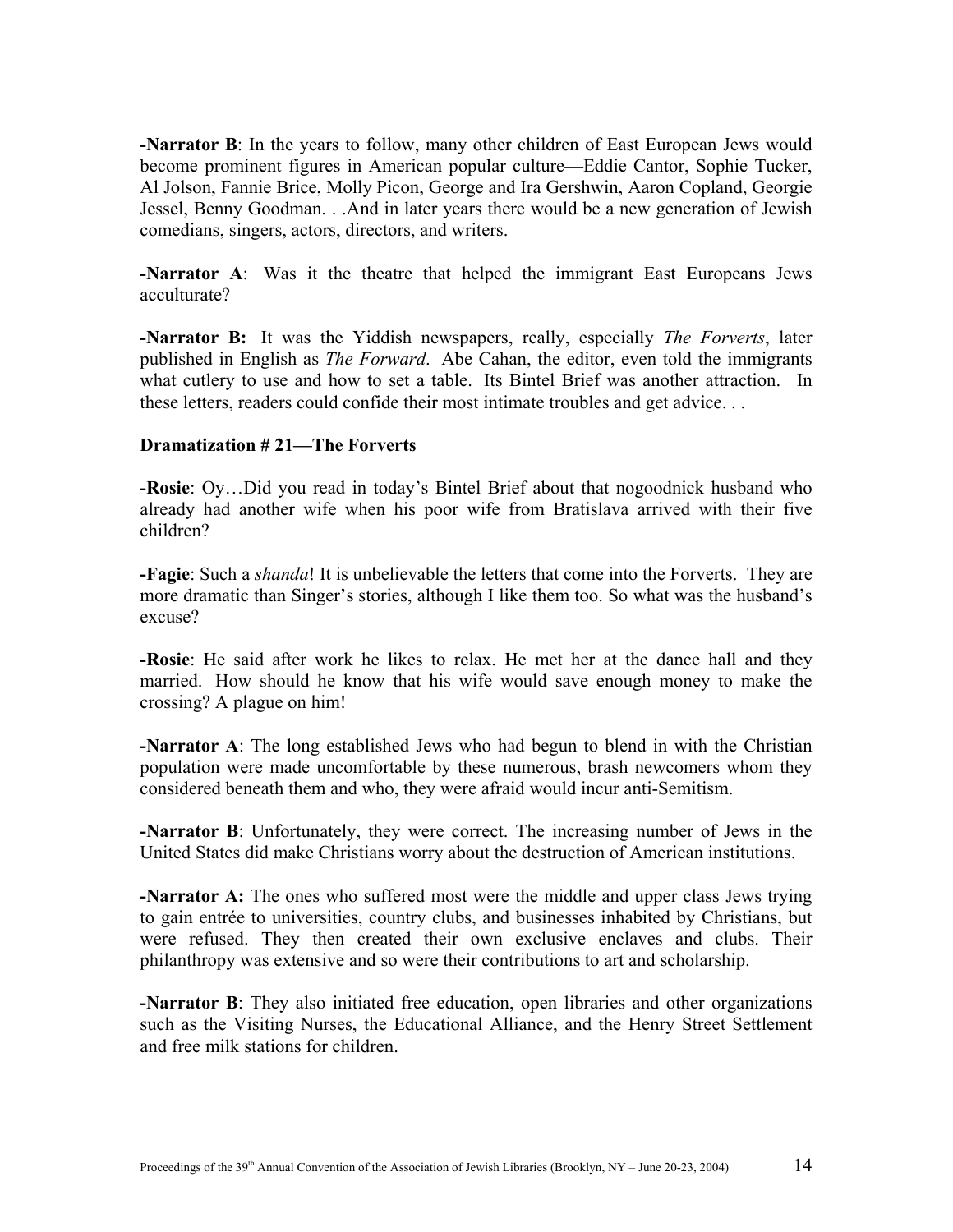**-Narrator A**: No doubt about it, these wealthy established German Jews stood by the new immigrants. Jews as: Oscar Straus, Cyrus Adler, Louis Marshall, Jacob Schiff, Mayer Sulzberger, and Lillian Wald were among those who, in 1906, formed the American Jewish Committee to help the immigrants, to protect Jewish political rights and to fight anti-Semitism in Europe and at home.

**-Narrator B:** American anti-Semitism reached a high point between 1910 and 1920 with the brutal lynching of Leo Frank in 1915.

## **Dramatization # 22- Leo Frank Tragedy**

**-Newsboy**--Extra! Extra! Read All About It! Read All About It! Leo Frank Lynched By Mob! Extra! Extra! Read All About It!

**-Narrator A**: Falsely convicted of murdering a young girl in Atlanta, after Frank was ultimately pardoned, he was lynched by an angry mob. This case was responsible for B'nai B'rith's founding of the Anti-Defamation League to ferret out anti-Semitism in American society.

**-Narrator B**: Despite their efforts, discrimination against Jews remained constant in college and university quotas, and the hiring of Jewish physicians and attorneys. Even the phone companies in New York and Boston got in on the act and refused to hire Jewish operators! Jews with engineering degrees were refused jobs for which non-Jews were then hired.

**-Narrator A**: There were anti-Jewish magazines and books. Major Jewish figures in the American movie industry were accused of undermining American values. And Jews were accused of being either Communist revolutionaries, or their opposite—Capitalists "sucking the lifeblood out of good Christian Americans."

**-Narrator B**: What a commotion when President Woodrow Wilson nominated Louis Brandeis to the Supreme Court! Many jurists objected. It took the Senate months to deliberate. His appointment barely made it.

**-Narrator A:** By the early 1920s, hostility towards Jews had reached such a pitch that Congress ended free and open immigration to the United States in 1924. Henry Ford, the auto magnate spent millions spewing anti-Semitism in his Dearborn Independent with a circulation of 700,000. Later, he would support Adolph Hitler until the United States went to war against Germany. The Ku Klux Klan also flourished again.

**-Narrator B**: Anti-Semitism reached its high point in the 1930s. In the Depression with so many out of work, it seemed that Jews were hurt less than others—with their mom & pop stores, jobs as teachers in Civil Service, or with relatives who lent a hand. Anti-Semitism increased when Hitler was appointed Chancellor in Germany and sent his emissaries to America to establish the German American Bund.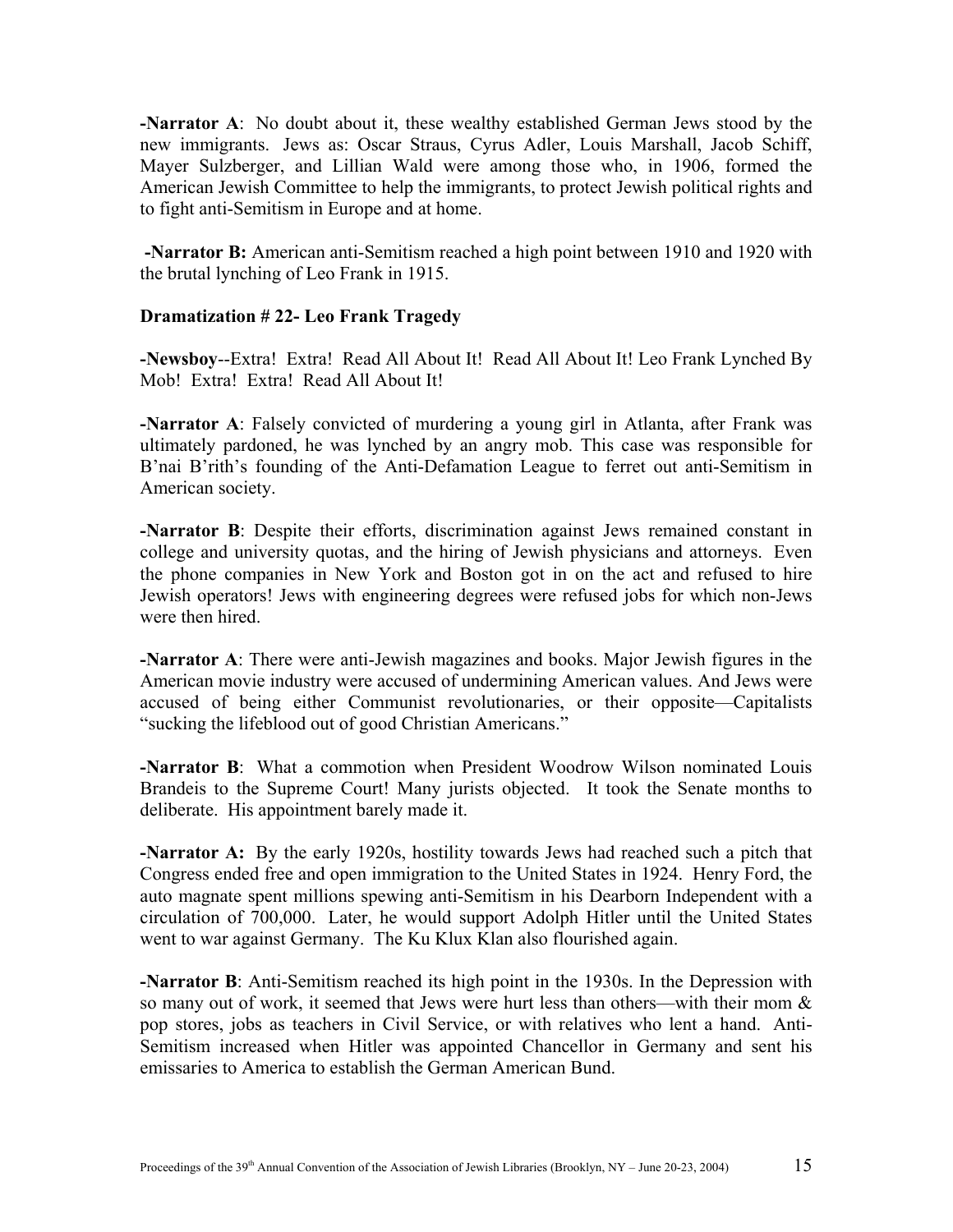**-Narrator A**: The worst was when American Jewish organizations and American Jews with families in Europe could not get Congress to relax immigration laws to rescue European Jews.

**-Narrator B**: Father Coughlin spewed his poison over the airwaves and the churches seemed afraid to stop him. Gangs of teens in German neighborhoods as Yorkville in New York City, desecrated synagogues and broke windows of Jewish stores.

## **Dramatization #23 – Aiding the War Refugees**

**-Official A**-It's no use. Roosevelt won't budge, not even at Eleanore's urging.

**-Official B-** I don't understand it. Roosevelt has appointed more Jews to his administration than any other president. My mother-in-law worships him. She insisted that our son be called Franklin in his honor.

**-Official A-** Everyone has a different explanation. One is that there is so much anti-Semitism in the country now that if he were to allow all the Jewish refugees into the USA, he would never get re-elected nor would the Southern congressmen support his legislative agenda.

**BERNIE--Official B**-Look, the Germans think that Roosevelt is Jewish. They are convinced of it. Maybe that is the reason.

**-Official A**- It is also the State Department. It has always been anti-Semitic. The only way American Jews can help is secretly, through their organizations and quiet petitioning of those in government.

**-Narrator A**: With the passing of the Nuremberg Laws in Germany, helping Jews leave Germany was a top priority. More and more the solution seemed to lie in Zionism.

**-Narrator B:** Of course! If the Jews had a homeland of their own, there would have been no Holocaust. The Reform movement, which had first opposed a Jewish homeland in Palestine, began to change its mind. Some of its most prominent rabbis—Stephen Wise, and Abba Hillel Silver were ardent Zionists, as was Rabbi Mordecai Kaplan, the charismatic and influential Reconstructionist rabbi. Lay people as Julian Mack, Felix Warburg, Hadassah founder, Henrietta Szold, and scientist Albert Einstein all supported Zionism.

**-Narrator A**: When the war ended and the true horror of the Holocaust revealed, Jews, as individuals and as congregants worked towards the formation of a Jewish state, the state of Israel.

**-Narrator B**: American Jews were transformed by World War II. Its GI Bill enabled them to go to college, which helped them to advance economically.